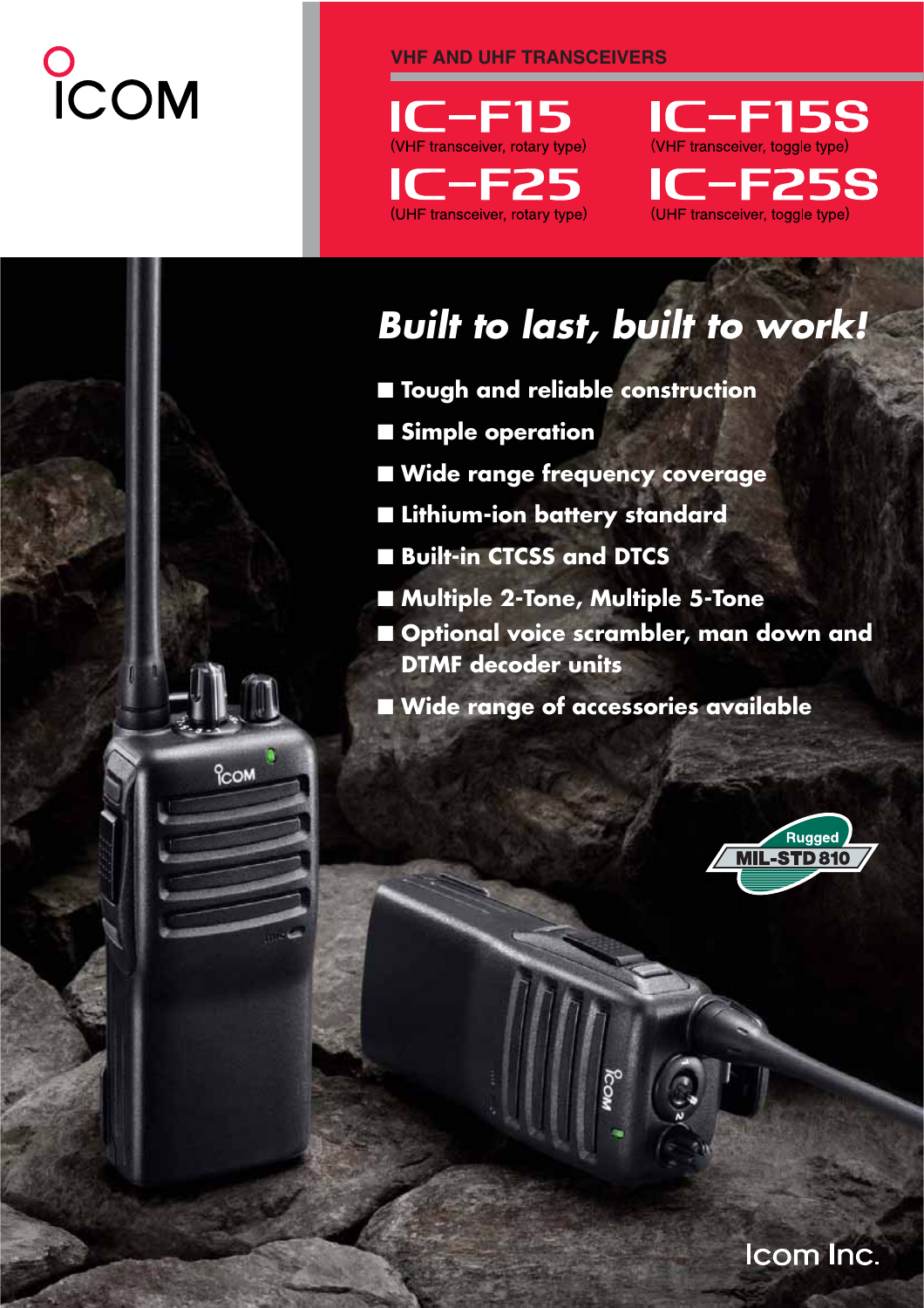# Built to last, built to work!

**UHF TRANSCEIVERS** 

**IC-F25** 

C-F15 IC-F25<br>C-F15S IC-F25S



**VHF TRANSCEIVERS** 

 $IC$ -F15

*The IC-F15/S series shows Icom' sign. Simple operation for every tool for your daily business. Its sistant to shock and vibration. Th locks the battery pack to the rad age, Li-Ion battery pack, loud an* and option unit connector comb *performance, the IC-F15/S series tions.*



**Tough and reliable construction** The IC-F15/S series is built around an aluminum die-cast chassis and covered with tough polycarbonate casing. This radio is built to last. Its dual slide rail securely locks the battery to the radio. The battery terminal is covered with a non-corrosive rubber packing. The belt clip is clamped between the radio and the battery, making it nearly impossible to knock loose.

## **Simple operation**

Having only 3 buttons, volume and channel knobs, the IC-F15/S series does not require special training to use. Positive button action for sure operation even when wearing gloves, allows you to get down to the business of communicating without fuss.

# **Wide frequency coverage**

The IC-F15/S series covers a wide frequency range with one version (136–174, 400–470MHz). Wide, middle and narrow channel spacing\* is programmable per channel.

(\* Programmable 25/12.5kHz or 20/12.5kHz)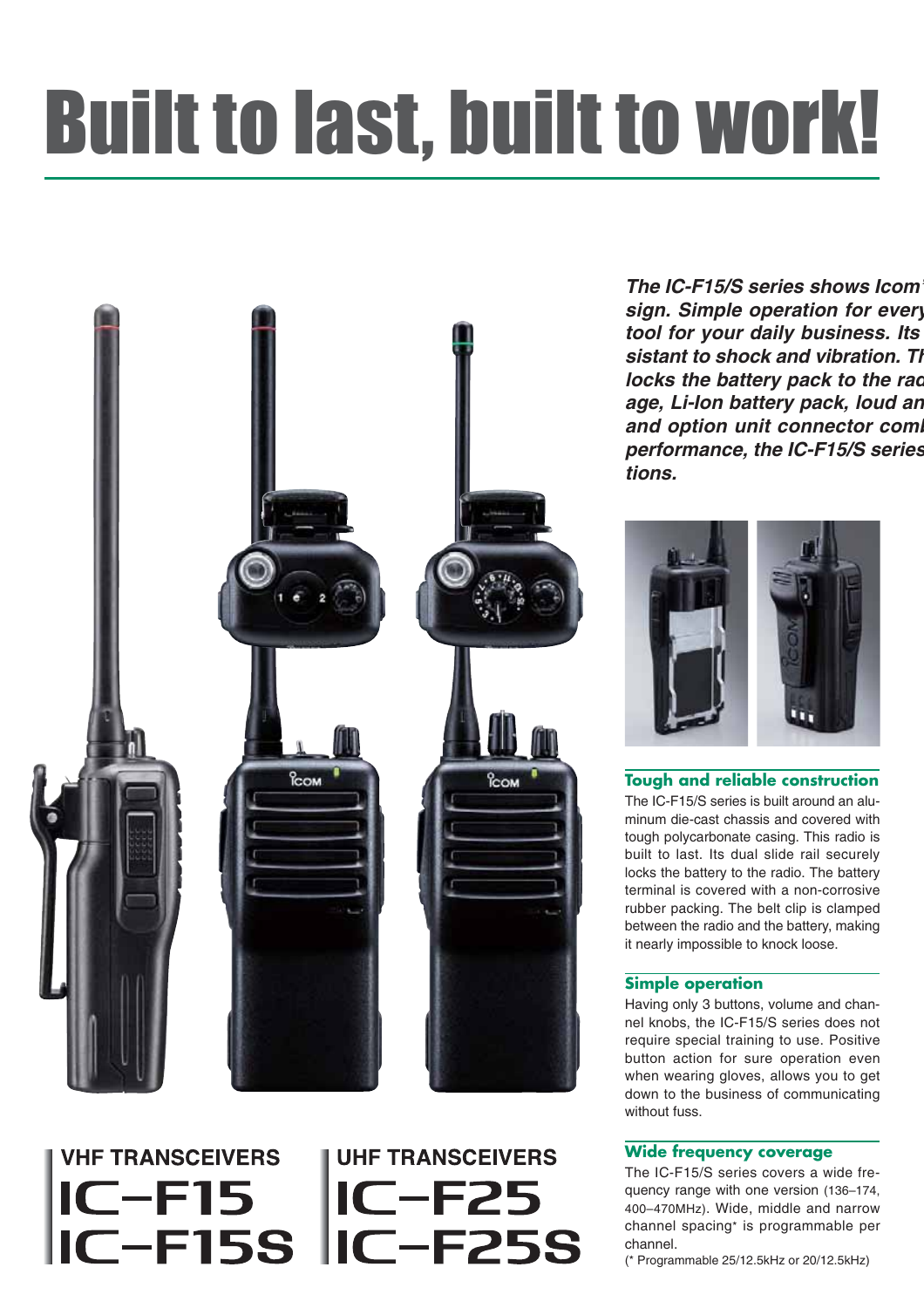

*'s new direction in PMR radio deyone but a powerful and reliable very durable construction is rehe dual rail guide design securely dio. Wide range frequency covernd clear audio, built-in signalings bined with Icom grade electrical s will easily exceed your expecta-*

# **Lithium-Ion battery standard**

The IC-F15/S series comes with a high capacity 2000mAh Li-Ion battery pack, BP-232N, as standard. Li-Ion batteries have virtually no memory issues and allows you flexible charging.

### **Optional board**

The IC-F15/S series has an expansion socket for adding an optional board. Voice scrambler, man down and DTMF decoder features are available, depending on the installed board.

## **Most popular signalings built-in**

Use the built-in 2-Tone, 5-Tone, CTCSS and DTCS capabilities as standard to set up your own talk groups and quiet standby when others are talking.

### **Multiple 2-Tone, Multiple 5-Tone**

Up to 10 2-Tone/8 5-Tone codes can be decoded on a channel. When a matched tone is received, the following items are programmable for each code.

- Beep sound Answer back Stun
- LED blink Scan

### **Other features**

- LED low battery alert
- TOT function and lock out penalty timer
- 2 step power saver
- Normal and priority scan
- 500mW loud and clear audio
- Optional VOX headset
- PC programming capability
- Embedded ESN (Electronic serial number)
- PTT ID function (Transmit only) automatically sends your own ID number when the PTT button is pushed/released

## **OPTIONS**

**REGULAR CHARGER**



**BC-171** DESKTOP CHARGER + **BC-147** AC ADAPTER

▲ **BC-147**

prox.).

Charges the BP-232N in 10 hours (ap-

▲ **BC-171**

▲ **BP-240**

# ▲ **BC-160 RAPID CHARGER** ▲ **BC-145**

Some options may not be available in some countries. Please ask your dealer for details.

**BC-160** DESKTOP CHARGER + **BC-145** AC ADAPTER Charges the BP-232N in 3 hours (approx.). **BC-119N** + **AD-106** + **BC-145** is also

available. : Charges the BP-232N in 3 hours (approx.).

# **Battery Type and Operating time**\* **Output power packs capacity** (VHF/UHF) (VHF/UHF) BP-230N Li-Ion 7.35 hours 5W/4W 7.4V/ 980mAh BP-232N Li-Ion 16/15 hours 5W/4W  $\begin{array}{|c|c|c|c|}\n\hline\n\text{BP-240} & \text{AAA (LRO3)} & - & 1W \\
\text{batteries}\times 6 & - & 1W\n\end{array}$

Operating time is approximate time (at 20°C). Tx: Rx: standby=5:5:90. Power save on.



**CP-17L** CIGARETTE LIGHTER CABLE, **OPC-515L** DC POWER CABLE For use with the BC-160 or BC-119N. (12–16V DC required).



**BC-121N** MULTI-CHARGER + **AD-106** CHARGER ADAPTER

+ **BC-157** AC ADAPTER Rapidly charges up to 6 battery packs (Six AD-106s are required). Charging time: approx. 3 hours when BP-232N is attached. **OPC-656** DC POWER CABLE :For use with the BC-121N. (12–20V DC required).

**SPEAKER-MICROPHONES MB-96N** : Swivel type belt hanger. **MB-96F** : Fixed type belt hanger.

▲ **MB-93 MB-93** : Swivel type belt clip. **MB-94** : Alligator type. Same as supplied.

**BELT CLIPS AND LEATHER BELT HANGERS**

▲ **HM-153L** ▲ **HM-158L**

**HM-153L** : Durable earphone-microphone with revolving clip. **HM-158L** : Compact and durable body with screw-type connector. **HM-159L** : Full size durable speaker microphone.

**SP-13** : EARPHONE. Provides clear audio in noisy environments.

## **STUBBY ANTENNAS**

• **FA-SC56VS** : 150–162MHz • **FA-SC57VS** : 160–174MHz • **FA-SC73US** : 450–490MHz

▲ **HM-159L**

▲ **MB-96F**

**CUT ANTENNAS**

• **FA-SC61VC** : 136–174MHz • **FA-SC61UC** : 380–520MHz

Cut the antenna element to tune to a specific center frequency.

#### **ANTENNAS**

- - **FA-SC25V** : 136–150MHz **FA-SC55V** : 150–174MHz
	- **FA-SC25U** : 400–430MHz • **FA-SC57U** : 430–470MHz
- **UT-109** : Up to 32 scrambling codes are available. Version 01 is required. **UT-110** : Up to 1020 scrambling codes are available. Version 01 is required. **UT-124** : Automatically sends an emergency signal when the transceiver is left in a horizontal position for a preset time.

**HEADSETS and PTT/VOX UNIT**



**HS-94** : Earhook headset with flexible boom microphone. **HS-95** : Behind-the-head headset with flexible boom microphone.

- **HS-97** : Throat microphone fits around your neck and picks up speech vibration **VS-1L** : PTT/VOX unit. Required when using these headsets with
- the radio.